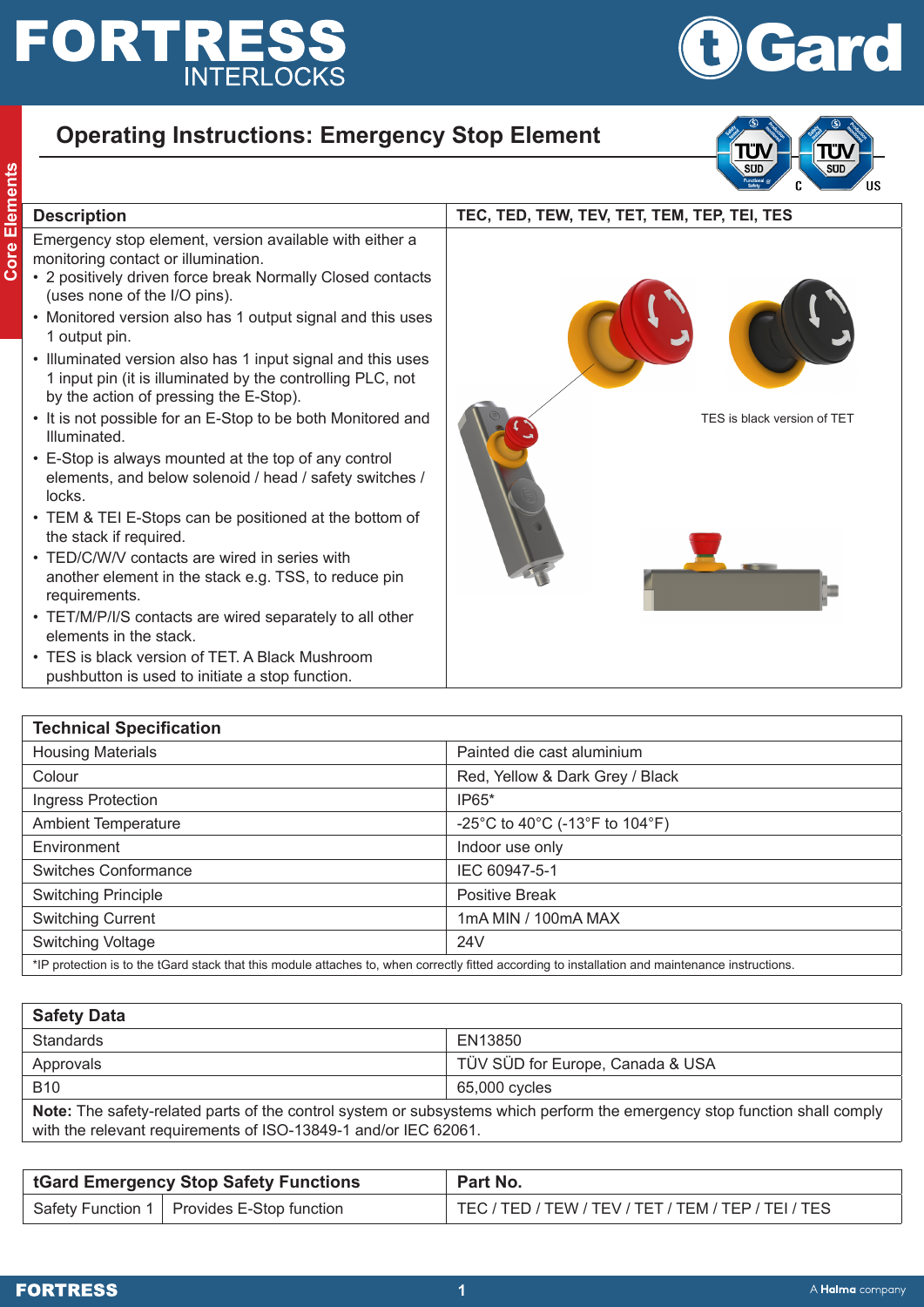## **Operating Instructions: Emergency Stop Element**

| <b>Emergency Stop Part Number Options</b> |              |                    |                  |               |  |
|-------------------------------------------|--------------|--------------------|------------------|---------------|--|
| Part No.                                  | <b>Reset</b> | <b>Illuminated</b> | <b>Monitored</b> | Wiring        |  |
| <b>TEC</b>                                | Twist        | -                  | ۰                | <b>Series</b> |  |
| <b>TED</b>                                | Twist        | ۰                  | Yes              | <b>Series</b> |  |
| <b>TEW</b>                                | Pull         | ۰                  | ۰                | Series        |  |
| <b>TEV</b>                                | Twist        | Yes                | ۰                | Series        |  |
| <b>TET</b>                                | Twist        | ۰                  | ۰                | Separate      |  |
| <b>TEM</b>                                | Twist        | -                  | Yes              | Separate      |  |
| <b>TEP</b>                                | Pull         | -                  | ۰                | Separate      |  |
| <b>TEI</b>                                | Twist        | Yes                | ۰                | Separate      |  |
| <b>TES</b>                                | Twist        | ۰                  | ۰                | Separate      |  |

| <b>Electrical Guidance</b> |               |                |                                                |  |
|----------------------------|---------------|----------------|------------------------------------------------|--|
| Part No.                   | <b>Inputs</b> | <b>Outputs</b> | <b>Elements Operate on the Safety Circuits</b> |  |
| <b>TEC</b>                 | 0             | 0              | <b>Series</b>                                  |  |
| <b>TED</b>                 | 0             |                | Series                                         |  |
| <b>TEW</b>                 | 0             | 0              | Series                                         |  |
| <b>TEV</b>                 |               | 0              | Series                                         |  |
| <b>TET</b>                 | 0             | 0              | Separate                                       |  |
| <b>TEM</b>                 | 0             |                | Separate                                       |  |
| <b>TEP</b>                 | 0             | 0              | Separate                                       |  |
| TEI                        |               | 0              | Separate                                       |  |
| <b>TES</b>                 | 0             | 0              | Separate                                       |  |